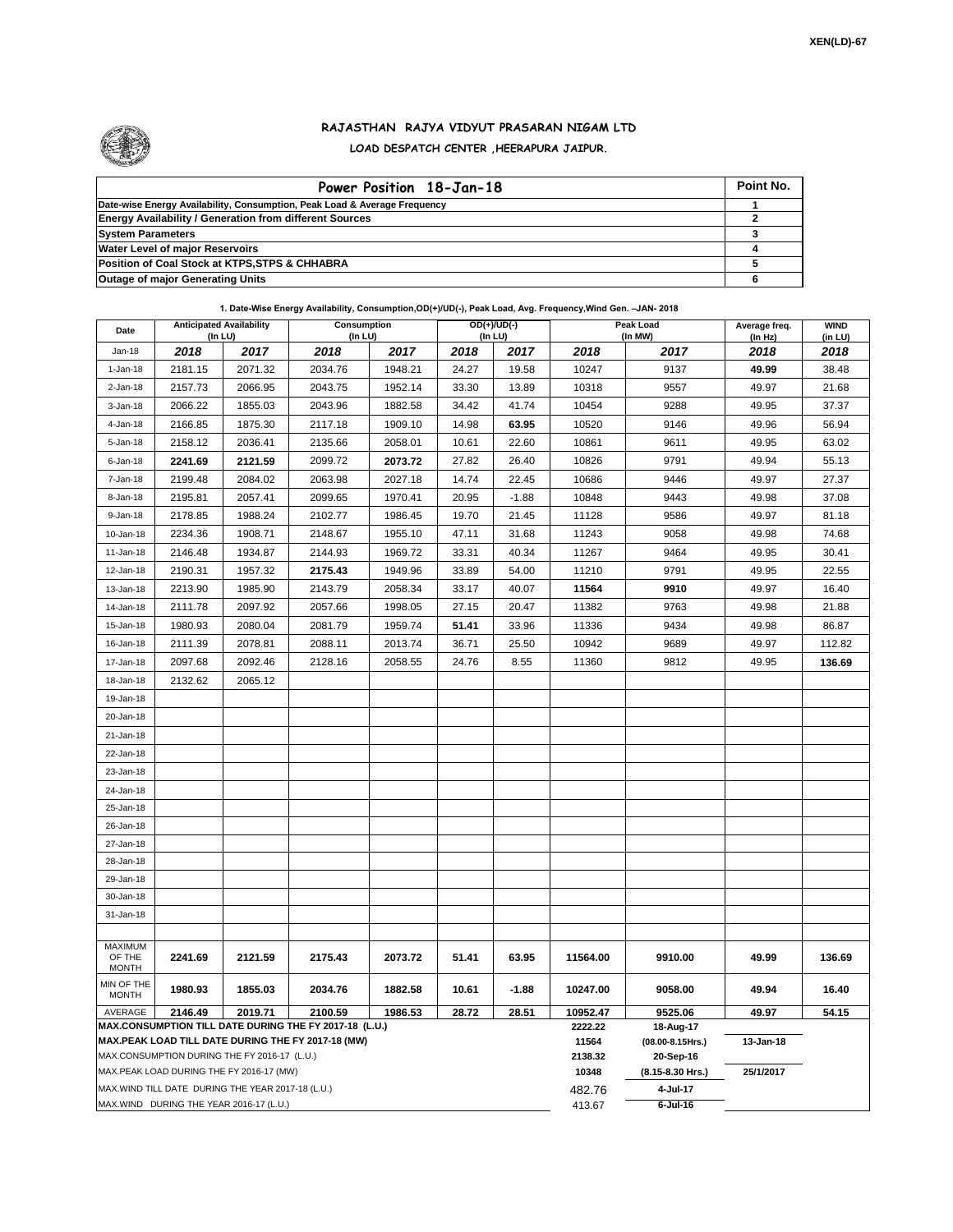## **2.Anticipated Availability/Generation From Different Sources**

|                     | (In LU)                                                                 |                          |                        |                   |
|---------------------|-------------------------------------------------------------------------|--------------------------|------------------------|-------------------|
| S.No.               | Sources Available to Rajasthan / Installed<br>Capacity as on 30.09.2016 | Prior<br>assessment of l | Prior<br>assessment of | Actual<br>Energy  |
|                     | (In MW)                                                                 | Avail. For next          | Avail.                 | Received          |
|                     |                                                                         | Dav                      |                        |                   |
|                     |                                                                         |                          | 17-Jan-18              |                   |
| 1<br>$\overline{2}$ | KTPS (1240/1240)                                                        | 270.00<br>273.00         | 245.00<br>273.00       | 245.86<br>253.90  |
| 3                   | STPS (1500/1500)<br>DHOLPUR GAS CCPP (330/330)                          | 0.00                     | 0.00                   | 0.00              |
| 4                   | RAMGARH (273.5/273.5)                                                   | 21.00                    | 20.00                  | 20.73             |
| 5                   | RAPP-A(200/200)                                                         | 45.00                    | 45.00                  | 44.77             |
| 6                   | MAHI (140/140)                                                          | 0.00                     | 0.00                   | 7.03              |
| 7                   | CHAMBAL (RPS+JS) (135.5/271)                                            | 38.62                    | 38.62                  | 38.82             |
| 8                   | GIRAL LIGNITE (250/250)<br>CHHABRA TPS 1000/1000)                       | 0.00                     | 0.00                   | 0.00              |
| 9<br>10             | ADANI (TPS) + KALISINDH (TPS)                                           | 164.00<br>273.00         | 162.00<br>273.00       | 159.10<br>254.02  |
|                     | (1200+1200/1320+1200)                                                   |                          |                        |                   |
| 11                  | WIND FARM (3980.40/4119.15)                                             | 123.00                   | 71.50                  | 136.69            |
| 12                  | SOLAR POWER(737.70/1295.70)                                             | 0.00                     | 0.00                   | 0.00              |
| 13                  | CAPTIVE POWER PLANTS                                                    | 0.00                     | 0.00                   | 0.00              |
| 14                  | REGIONAL (INTRA STATE) O.A. (VLTPS)                                     | 0.00                     | 0.00                   | 0.00              |
| 15                  | OPEN ACCESS                                                             | 18.31                    | $-5.97$                | $-5.97$           |
| 16<br>17            | BIOMASS - (101.95/119.25)<br>BARSINGHSAR LTPS(250/250)                  | 5.00<br>53.00            | 5.00<br>53.00          | 3.25<br>50.39     |
| 18                  | RAJWEST (1080/1080)                                                     | 203.00                   | 201.00                 | 197.52            |
|                     | <b>TOTAL (A): 1-18</b>                                                  | 1486.93                  | 1381.15                | 1406.11           |
| 19                  | <b>BBMB COMPLEX</b>                                                     |                          |                        |                   |
|                     | a) BHAKRA(230.79/1516.3)                                                | 28.17                    | 28.77                  | 28.64             |
|                     | b) DEHAR (198/990)                                                      | 5.65                     | 5.72                   | 5.25              |
|                     | c) PONG (231.66/396)                                                    | 28.10                    | 29.89                  | 26.11             |
| 20                  | TOTAL: a TO c<br><b>CENTRAL STATIONS</b>                                | 61.92                    | 64.38                  | 60.00             |
|                     | d) SINGRAULI (300/2000)                                                 | 67.58                    | 94.21                  | 79.08             |
|                     | e) RIHAND<br>(310.24/3000)                                              | 127.50                   | 127.09                 | 127.09            |
|                     | f) UNCHAHAR-I(20/420)                                                   | 5.78                     | 5.78                   | 5.15              |
|                     | q) UNCHAHAR-II& III(61/630)                                             | 22.99                    | 23.01                  | 19.56             |
|                     | h) INDIRA GANDHI STPS(JHAJHAR) 0.00/1500)                               | 0.00                     | 0.00                   | 0.00              |
|                     | i) NCTPS DADRI St-II (43.22/980) + DADRI-TH                             | 20.03                    | 17.33                  | 20.95             |
|                     | j) DADRI GAS (77/830)<br>k) ANTA<br>(83.07/419)                         | 0.00<br>0.00             | 0.00<br>0.00           | 0.00<br>0.00      |
|                     | I) AURAIYA<br>(61.03/663)                                               | 2.81                     | 3.54                   | 3.33              |
|                     | m) NAPP<br>(44/440)                                                     | 9.86                     | 9.86                   | 9.86              |
|                     | n) RAPP-B<br>(125/440)                                                  | 16.66                    | 16.66                  | 16.66             |
|                     | o) RAPP-C<br>(88/440)                                                   | 20.00                    | 20.00                  | 20.00             |
|                     | (20.36/690)<br>p) SALAL                                                 | 0.49                     | 0.49                   | 0.49              |
|                     | q) URI<br>(70.37/720)                                                   | 3.02                     | 2.94                   | 2.89              |
|                     | r) TANAKPUR (10.86/94)<br>s) CHAMERA - (105.84/540)                     | 0.35<br>3.14             | 0.34<br>3.14           | 0.34<br>3.14      |
|                     | t) CHAMERA-II (29.01/300)                                               | 0.87                     | 0.87                   | 0.87              |
|                     | u) CHAMERA-III (25.21/231)                                              | 0.65                     | 0.65                   | 0.65              |
| V)                  | DHAULIGANGA (27/280)                                                    | 0.81                     | 0.81                   | 0.81              |
|                     | w) DULHASTI (42.42/390)                                                 | 2.39                     | 2.18                   | 2.18              |
|                     | x) SEWA (13/120)                                                        | 0.39                     | 0.39                   | 0.39              |
|                     | y) NJPC (112.00/1500)+RAMPUR(31.808/412.02)                             | 6.44                     | 6.25                   | 6.25              |
|                     | z) TEHRI (75/1000)                                                      | 6.82                     | 6.82                   | 6.82              |
|                     | aa) KOTESHWR (33.44/400) + PARBATI3 (56.73/520)<br>ab) TALA             | 5.06<br>0.27             | 5.38<br>0.27           | 5.07<br>0.27      |
|                     | ac) MUNDRA UMPP (380/4000)                                              | 68.40                    | 65.09                  | 65.09             |
|                     | ad) SASAN (372/3960)                                                    | 88.80                    | 88.80                  | 88.80             |
|                     | ae) FRKKA+KHLGN+TLCHR (70.18/3940)                                      | 23.18                    | 22.54                  | 21.94             |
|                     | af) URS POWER(DADRI TH-I)                                               | 0.00                     | 0.00                   | 0.00              |
|                     | TOTAL SCHEDULE(a TO af)                                                 | 566.23                   | 588.83                 | 567.68            |
|                     | LOSSES                                                                  | $-45.73$                 | $-48.00$               | $-46.09$          |
|                     | NET SCHEDULED<br>BILATERAL (REG.) EXCL. BANKING                         | 520.50                   | 540.83<br>3.40         | 521.59            |
| 21<br>22            | <b>BANKING</b>                                                          | 3.29<br>15.61            | 15.61                  | 3.40<br>15.61     |
| 23                  | BILATERAL(INTER-REG.). EXCLUDING (ISOA &                                | 112.35                   | 113.45                 | 112.35            |
|                     | BANKING)                                                                |                          |                        |                   |
| 24                  | INTER STATE OPEN ACCESS (BILATERAL+IEX)                                 | $-18.31$                 | 5.97                   | 5.97              |
|                     |                                                                         |                          |                        |                   |
| 25                  | INDIAN ENERGY EXCHANGE                                                  | 12.25                    | 38.36                  | 38.36             |
|                     | <b>TOTAL(B): (19 TO 25)</b><br>TOTAL GENERATION (A +B) : 1 TO 25        | 645.68                   | 716.53                 | 697.29<br>2103.40 |
|                     | OVER DRAWAL (+)/UNDER DRAWAL (-)                                        |                          |                        | 24.76             |
|                     | <b>GRAND TOTAL</b>                                                      | 2132.62                  | 2097.67                | 2128.16           |
|                     | <b>LAST YEAR</b>                                                        | 2065.12                  | 2092.46                | 2058.55           |
|                     |                                                                         |                          |                        |                   |